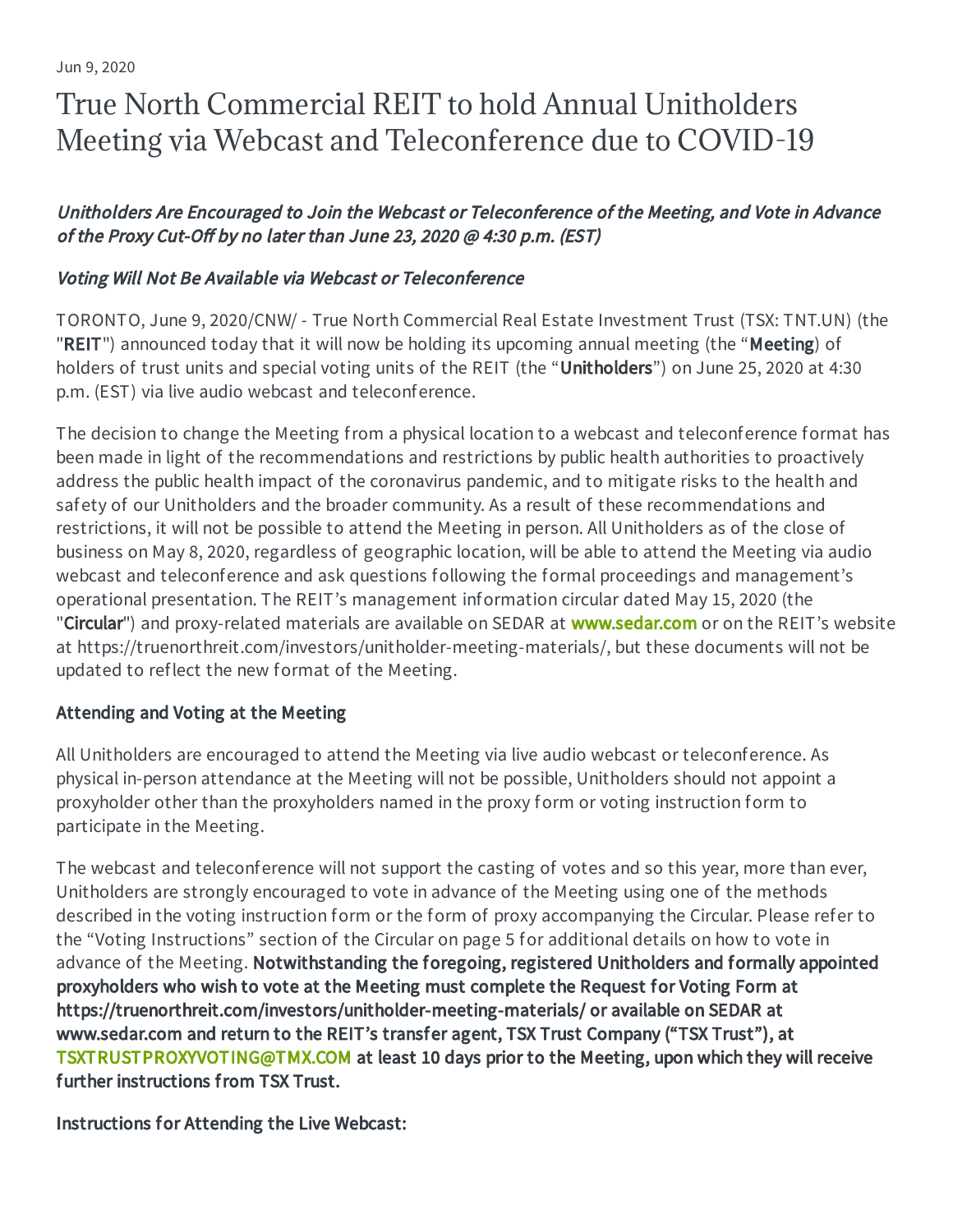Unitholders will be able to view the Meeting and ask questions following the formal proceedings and management's operational presentation through an online platform made accessible through [https://produceredition.webcasts.com/starthere.jsp?ei=1314712&tp\\_key=375e1bcae3.](https://produceredition.webcasts.com/starthere.jsp?ei=1314712&tp_key=375e1bcae3)

If you plan on participating in the Meeting through the live webcast, you should allow ample time to log in prior to the Meeting. The Meeting will begin promptly at 4:30 p.m. (EST) on June 25, 2020, unless it is adjourned or postponed. If you encounter any technical difficulties please refer to the Technical Support tab on the webcast or email **[webcast@cision.com](mailto:webcast@cision.com)**.

#### Instructions for Attending the Live Teleconference:

Toronto and over-seas: 416-764-8659

Toll Free: 1-888-664-6392

#### About the REIT

The REIT is an unincorporated, open-ended real estate investment trust established under the laws of the Province of Ontario. The REIT currently owns and operates a portfolio of 49 properties consisting of approximately 4.8 million square feet in urban and select strategic secondary markets across Canada. The REIT is focused on growing its portfolio principally through acquisitions across Canada and such other jurisdictions where opportunities exist.

For more information regarding the REIT, please visit **[www.sedar.com](http://www.sedar.com/)** or the REIT's website at [www.truenorthreit.com](http://www.truenorthreit.com/).

For further information:

Daniel Drimmer

President and Chief Executive Officer

(416) 234-8444

or

Tracy Sherren

Chief Financial Officer

(416) 234-8444